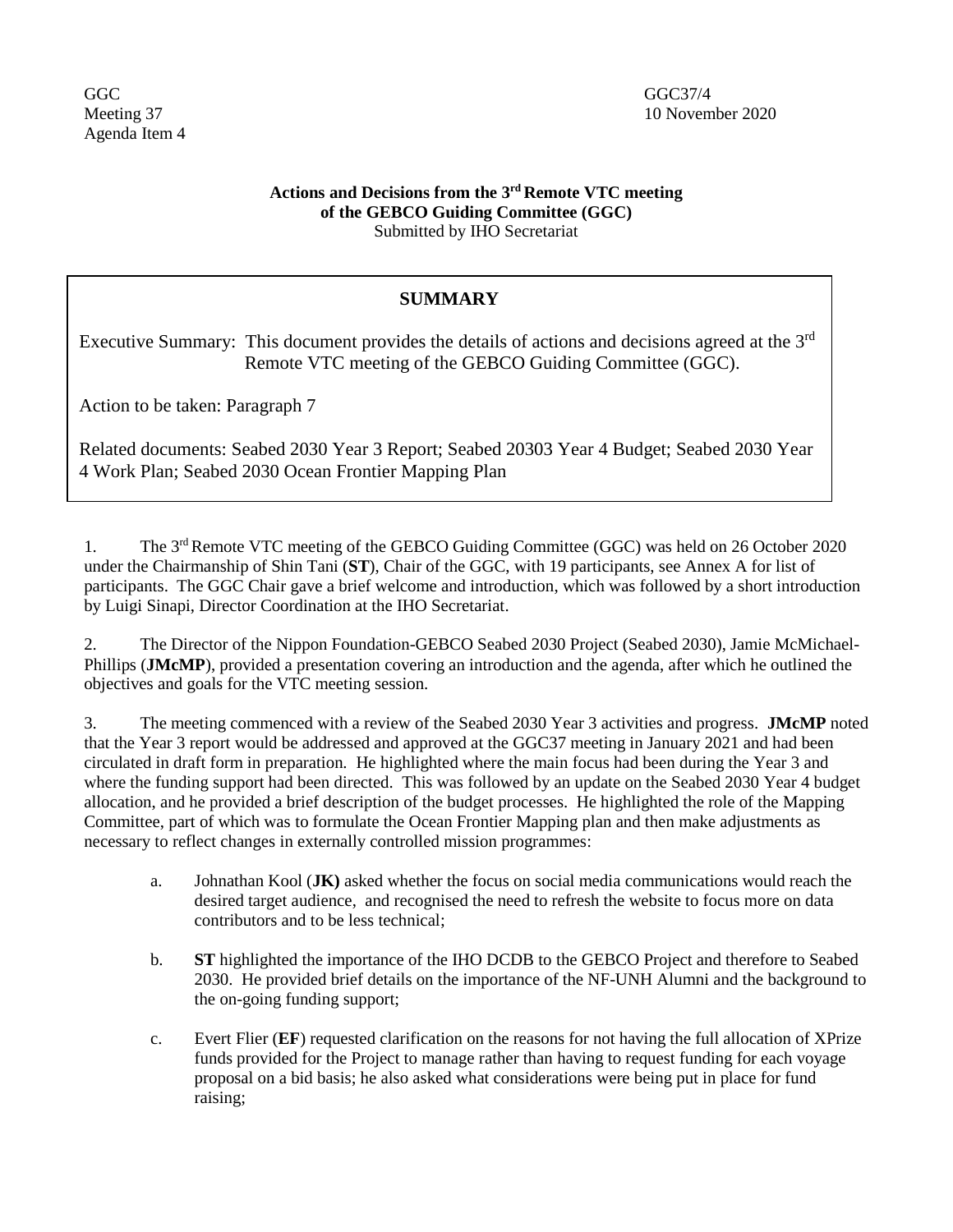- d. David Millar (**DM**) requested clarification on the use of unspent travel funds and unallocated Deputy Director funds for 2020 and what considerations had been given for the reduced travel requirements for the Project in 2021. **JMcMP** noted that the majority of surplus funds were used to increase communications and outreach and to obtain data loggers; he noted that new NF financial rules do not allow carrying forward of surplus funds into the next year. **DM** asked how the Alumni Coordinator post would be funded and what assumptions on travel had been made. **JMcMP** provided additional details on some considerations for the Alumni Coordinator position and the level of allocated funding. **JMcMP** noted that flexing between budget lines requires approval of the NF. **JMcMP** noted that the level of funds for communications and outreach was lower than the original proposal and he would monitor this activity to determine whether there was a need to request any subsequent flexing into this budget line;
- e. **ST** noted that the increasing demands on the DCDB would use up the NOAA funding allocation and therefore had this been considered between Seabed 2030 and DCDB? **JMcMP** noted that regular communication was maintained with Director DCDB and both were conscious of the situation, however at the moment it was not flagged an issue that needed to be addressed. ; and
- f. Karolina Zwolak (**KZ**) asked for clarification on the relationship between the Seabed 2030 Alumni Coordinator and the Map the Gaps organization. **JMcMP** provided details of the NF position and proposals regarding the two bodies, and suggested that there needs to be a MoU established between the two bodies.

4. The Director provided an overview of the planned Seabed 2030 Year 4 activities, including the updated Work Plan, an overview of the Ocean Frontier Mapping plans, Crowdsourced Bathymetry (CSB) activities/collaboration with the IHO CSGWG and an update on the recruitment of the NF-UNH Alumni Coordinator. **JMcMP** noted that the GGC may wish to make adjustments to the annual Work Plan in light of the current global environment and the changing circumstances. He noted that, following user/contributor feedback, a dynamic planning tool was a high priority to better manage short notice data gathering opportunities:

- a. **JMcMP** asked whether the GGC wished to make adjustments to the Year 4 Work Plan during this remote meeting or at a later stage. **ST** noted there needed to be clarity on the plan proposals to obtain more of the embargoed data in relation to the  $X+Y+Z=100\%$  equation. **JMcMP** noted that a blend of traditional and autonomous solutions might indicated that broad order data costs lie between \$2.6 and \$4.3 billion, or around \$260-\$430 million per year. He noted there have been discussions surrounding this, most recently at the Sponsor's Meeting and quoted from the NF statement in the minutes that: "the [NF] are professionals within this field" and it was acknowledged that "we do need to seek funding to support the mapping activities" and "if we were to receive any donations, this money should come through [NF] and then we could fund the activities. There are various ways in which [NF] could do this." **EF** noted that this was a key issue for discussion in this intersessional meeting;
- b. **DM** indicated that the application process for new mapping projects should be open and transparent, and that we should be careful not to exclude commercial stakeholders as these potential partners are often in a position to provide valuable assets and capability. **JMcMP** stated care must be taken to ensure: firstly that Ocean Frontier Mapping work is not perceived as a replacement for national capabilities; and secondly that limited Seabed 2030 funding is not used for activities that would otherwise be funded externally as part of coastal states' SOLAS obligations. Commercial stakeholders are not excluded from the process. The selection criteria (included as an appendix to the Year 3 Report) makes provision for considering industry bids on an exceptional basis whilst avoiding a situation where Seabed 2030 is seen to be directly subsidising client projects that are otherwise part of a standard commercial arrangement (between client and company). The implementation of the process will indeed be open and transparent and will include consideration of valid industry and pan-national opportunities. The Mapping Committee consists of the Director, the Center Heads and 2 external advisers. The Center Heads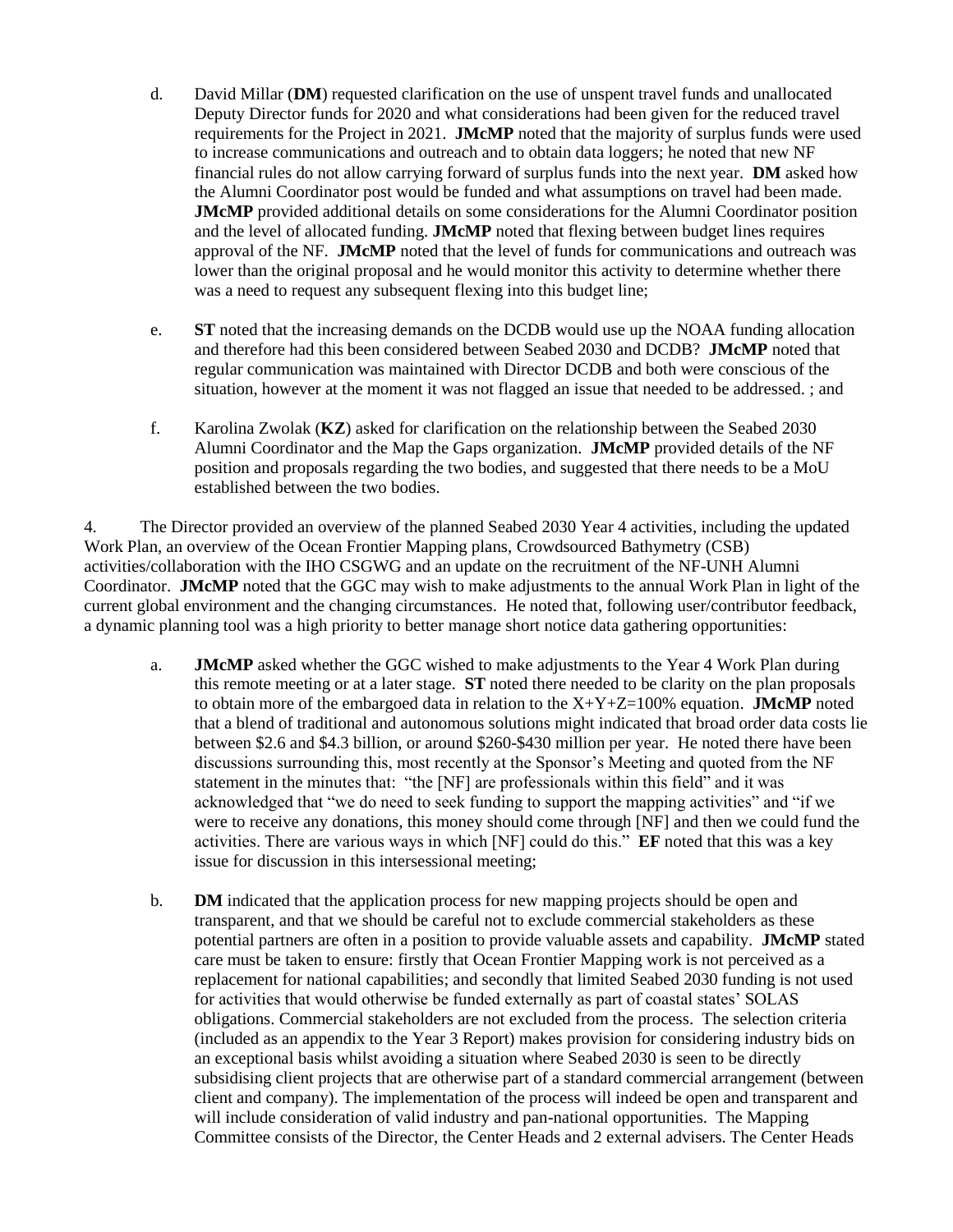will use their extensive networks to solicit bids for consideration. **JMcMP** also noted that he would ensure that the process criteria was reviewed to ensure that this is made clearer. (**Action 1 - JMcMP**). **DM** noted that it was not an ocean basin programme but an opportunity to leverage current operations to extend the activities by a limited amount to obtain data in a target area; and

c. Jennifer Jencks (**JJ**) noted that if GEBCO/Seabed 2030 is paying for collection then data must be made freely available to DCDB. She also asked if there was an agreement detailing protocols and requirements for these data gathering activities for the GGC to review and propose amendments. **JMcMP** agreed that some form of agreement needed to be developed; he noted that these activities were part-funded and that the Mapping Committee's role was to take into account a number of wider considerations for any bid beyond the pure funding aspects, and to prioritise accordingly (**Action 2 - JMcMP**).

5. The Director provided a brief presentation covering the longer term outlook and activities for Seabed 2030, which included efforts to accelerate data collection, ways to address the issue of embargoed data, aspirations for engagement with IHO and IOC Member States and what actions are needed by the GGC to increase the support for Seabed 2030 amongst coastal states. IHO provided a short update on progress with the IHO initiative to encourage coastal states to place data into the public domain. **JMcMP**, in response to previous GGC questions on fund raising, provided some perspective on the GGC Fundraising Strategy White Paper and asked whether the GGC planned to consider progression of White Paper proposals or instead whether for GGC wished to give firm direction for the Director to continue the dialogue with the NF:

- a. **EF** noted that Seabed 2030 should not be seen as the only route to achieving the GEBCO goal and that other ways should be considered for GEBCO to approach the issue. He had a general concern that the GGC had reduced influence in regard to their overseeing role and that fund raising decisions were being taken without consultation and input from the GGC;
- b. Sam Harper (**SH**) questioned whether focusing on extending existing ocean basin campaign activities would achieve the goal and whether there was a need to reconsider the approach to data gathering;
- c. Martin Jakobsson (**MJ**) indicated that GEBCO and Seabed 2030 already had the necessary authority to actively fundraise and to investigate potential opportunities. **DM** considered that the funding issue was a fundamental and priority activity for GEBCO and Seabed 2030, hence the reason for establishing the Working Group to develop a funding strategy; he also highlighted that coordination was needed with the UN Decade funding strategy to avoid duplication of activities. He noted his concerns which were raised as a result of the rejection of the funding proposal submitted to progress the strategy; **DM** proposed a review of the strategy in light of the UN Decade and associated activities;
- d. **JMcMP** requested guidance on a way forward for the GEBCO Fundraising Strategy. **EF** noted that there were issues to consider regarding ways to generate additional external funding, and queried who had the mandate to amend the Seabed 2030 Strategy and Roadmap in light of the launching of the UN Decade, which was not a consideration originally. **JMcMP** agreed that maximum advantage needed to be made of the wider impacts of the UN Decade and therefore some revision of the Seabed 2030 Roadmap might be appropriate for consideration by the GGC (**Action 3 - JMcMP**); and
- e. **DM** suggested standing down the Fundraising Strategy Working Group until the issue of fundraising had been resolved; it was proposed that the Chair should seek clarification from the NF (**Action 4 - Chair**). In the meantime the GGC gave clear direction to the Director to accelerate fundraising activities to follow the proposed GEBCO Fundraising Strategy (**Action 5 - JMcMP**). Chairs of SCRUM, Vicki Ferrini (**VF**), and TSCOM, Thierry Schmitt (**TS**), volunteered to review their GEBCO funding allocations to see if funds could be transferred in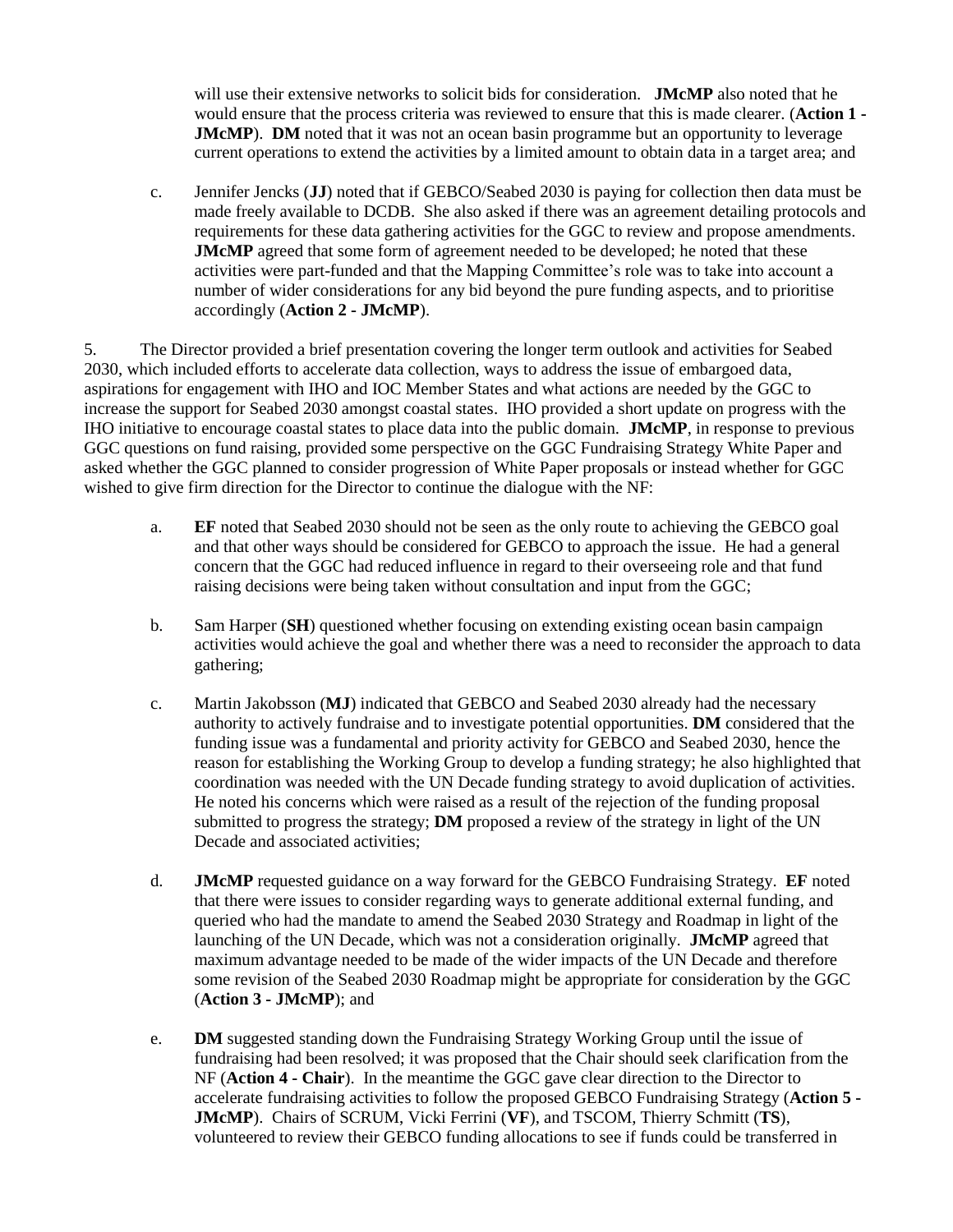order to allow the GEBCO Fundraising Working Group to seek professional advice from an external expert (**Action 6 - VF/TS**).

6. The IOC provided an overview of the UN Decade for Ocean Science for Sustainable Development (UN Decade), which included details of the recent first Call to Action made on 15 October 2020, elements of which are of direct relevance to GEBCO and Seabed 2030. The Director noted the NF position that Seabed 2030 Project was conceived before the UN Decade. Seabed 2030's goals complement those of the Decade however it should be seen as a project in its own right. He then asked GGC for their perspective on how GEBCO and Seabed 2030 should engage with the UN Decade, in particular which body should take the lead to coordinate engagement and associated activities:

- a. In support of the recent UN Decade Call for Action, GGC agreed that that the Director should prepare a draft submission for GGC (**Action 7 - JMcMP**). GGC would review the draft paperwork and, with the agreement of the NF, direct that a final version to be submitted to the Decade Team (**Action 8 - Chair**); and
- b. It was agreed that Seabed 2030 would act as the lead and focal point for engagement of GEBCO and Seabed 2030 with the UN Decade (**Action 9 - JMcMP**).
- 7. The Guiding Committee is invited to note the information provided and take action as appropriate.

Annex:

A List of Participants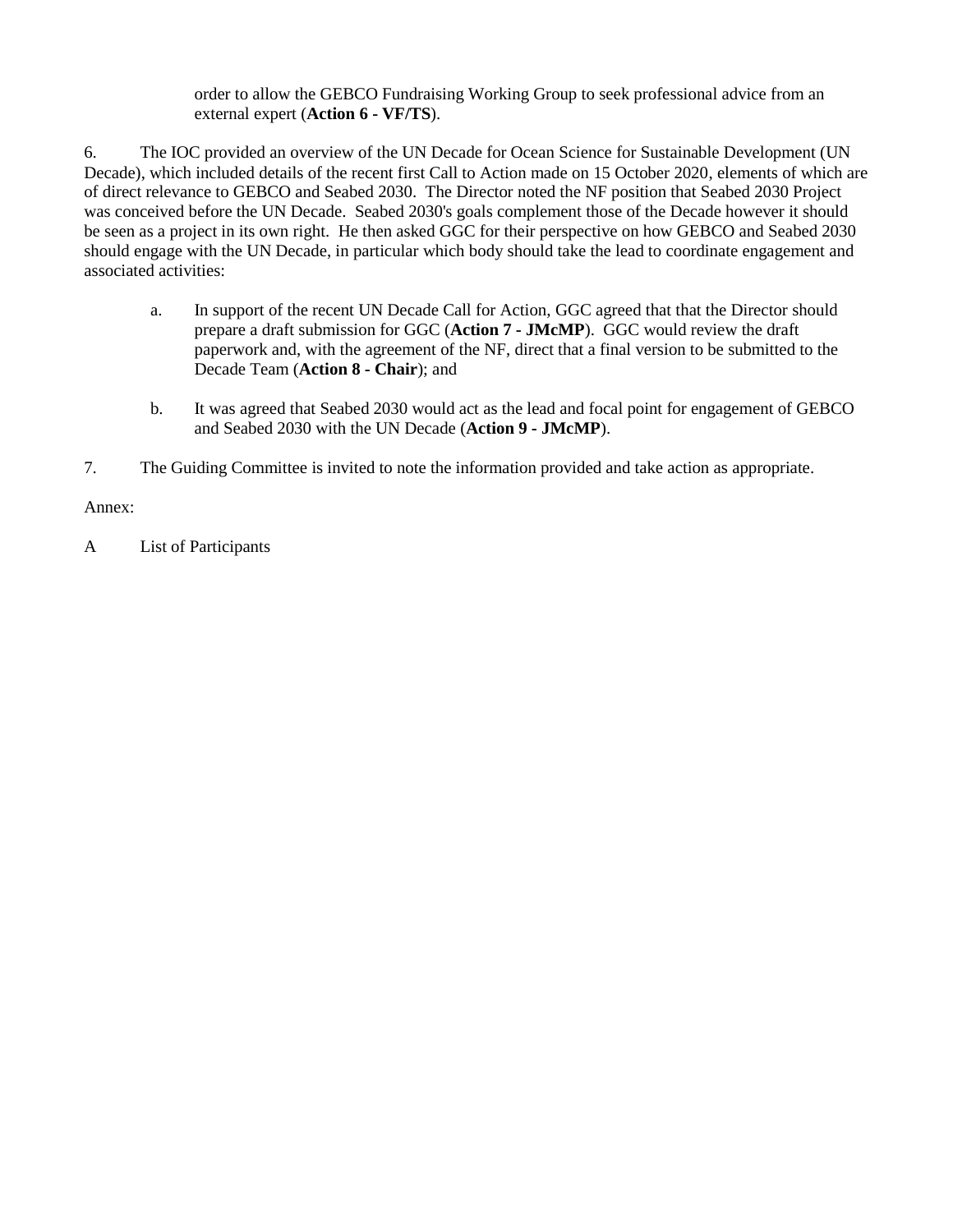## **LIST OF PARTICIPANTS**

| Country                   | Name                          | Organization                                                                                                                                                               | E-mail                     |  |
|---------------------------|-------------------------------|----------------------------------------------------------------------------------------------------------------------------------------------------------------------------|----------------------------|--|
| Australia                 | <b>Johnathan Kool</b>         | Geoscience Australia                                                                                                                                                       | johnathan.kool@aad.gov.au  |  |
| <b>Brazil</b>             | Rodrigo de Souza Obino        | Diretoria de Hidrografia e Navegação (DHN)                                                                                                                                 | obino@marinha.mil.br       |  |
| France                    | <b>Thierry Schmitt</b>        | Service hydrographique et océanographique de la marine (Shom)                                                                                                              | thierry.schmitt@shom.fr    |  |
| Italy                     | <b>Marzia Rovere</b>          | Istituto di Scienze Marine (ISMAR) Consiglio Nazionale delle Ricerche (CNR)                                                                                                | m.rovere@ismar.cnr.it      |  |
| Japan                     | Shin Tani (Chair)             | Japan Hydrographic Association (JHA)                                                                                                                                       | soarhigh@mac.com           |  |
| Korea                     | <b>Hyo Hyun Sung</b>          | Ewha Women's University (EWHA)                                                                                                                                             | hhsung@ewha.ac.kr          |  |
| Norway                    | <b>Evert Flier</b>            | Norwegian Mapping Authority (NMA)                                                                                                                                          | Evert.Flier@kartverket.no  |  |
| Poland                    | <b>Karolina Zwolak</b>        | Polish Naval Academy                                                                                                                                                       | karolina.zwolak1@gmail.com |  |
| Sweden                    | Martin Jakobsson (Vice-Chair) | Stockholm University (SU)                                                                                                                                                  | martin.jakobsson@geo.su.se |  |
| <b>UK</b>                 | <b>Sam Harper</b>             | United Kingdom Hydrographic Office (UKHO)                                                                                                                                  | Samuel.Harper@ukho.gov.uk  |  |
| <b>USA</b>                | Vicki Ferrini                 | Lamont Doherty Earth Observatory, Columbia University                                                                                                                      | ferrini@ldeo.columbia.edu  |  |
| <b>USA</b>                | <b>David Millar</b>           | Fugro                                                                                                                                                                      | DMillar@fugro.com          |  |
| <b>USA</b>                | <b>Jennifer Jencks</b>        | National Oceanographic and Atmospheric Administration (NOAA) - National Centers<br>for Environmental Information (NCEI)/Director IHO Data Centre for Digital<br>Bathymetry | Jennifer.Jencks@noaa.gov   |  |
|                           | David Wyatt (Secretary)       | International Hydrographic Organization (IHO)/ GEBCO Secretary                                                                                                             | david.wyatt@iho.int        |  |
| <b>Expert Contributor</b> |                               |                                                                                                                                                                            |                            |  |
|                           | Jamie McMichael-Phillips      | Director, Seabed 2030                                                                                                                                                      | director@seabed2030.org    |  |
| <i><b>Observers</b></i>   |                               |                                                                                                                                                                            |                            |  |
|                           | Luigi Sinapi                  | Director International Hydrographic Organization (IHO)                                                                                                                     | luigi.sinapi@iho.int       |  |
|                           | Alison Clausen                | Intergovernmental Oceanographic Commission of UNESCO (IOC)                                                                                                                 | a.clausen@unesco.org       |  |